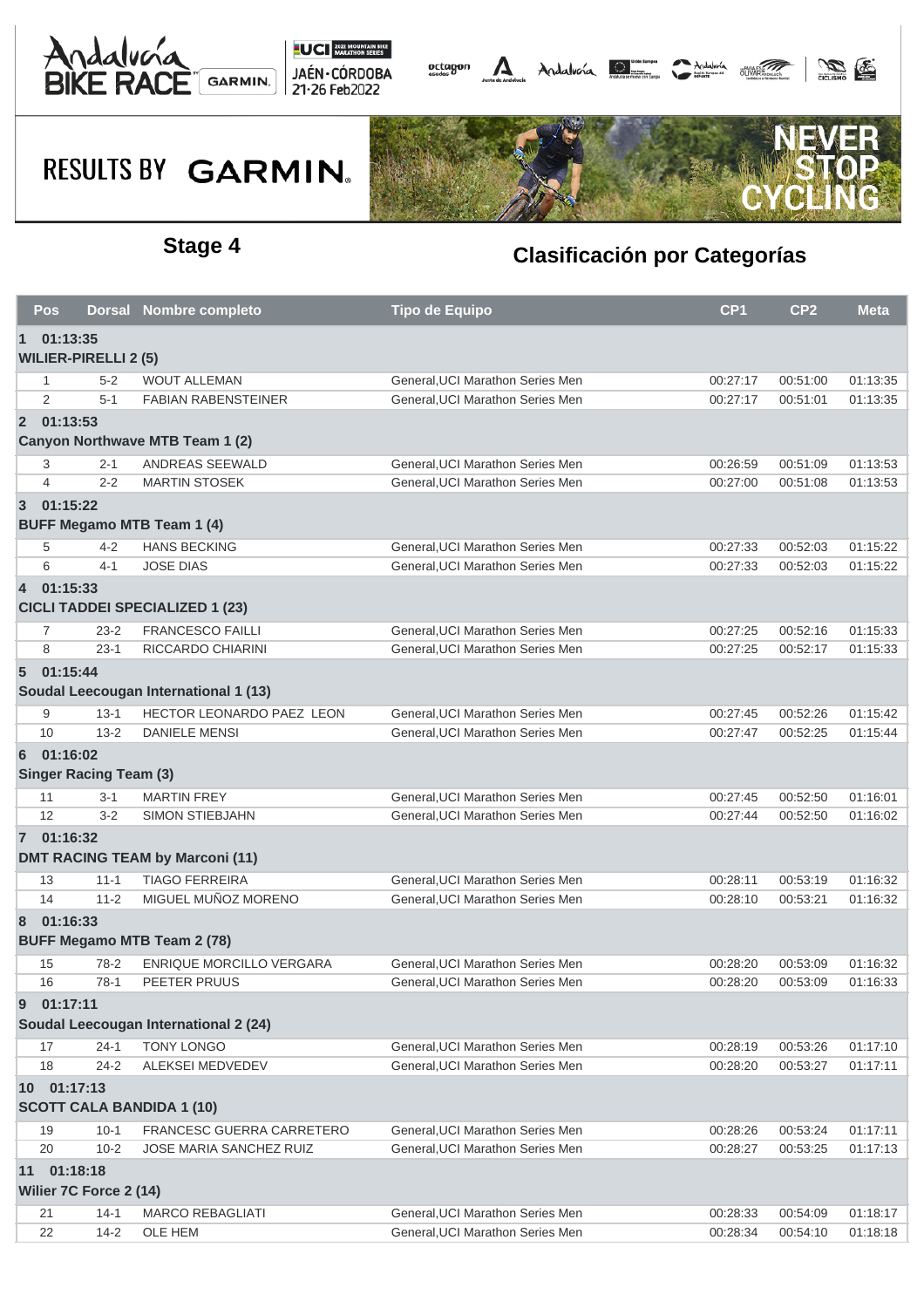





| Pos      |                                    | <b>Dorsal Nombre completo</b>            | <b>Tipo de Equipo</b>                                                | CP <sub>1</sub> | CP <sub>2</sub> | <b>Meta</b> |
|----------|------------------------------------|------------------------------------------|----------------------------------------------------------------------|-----------------|-----------------|-------------|
|          | 12 01:18:42                        |                                          |                                                                      |                 |                 |             |
|          | Team BULLS 1 (1)                   |                                          |                                                                      |                 |                 |             |
| 23       | $1 - 1$                            | <b>SIMON SCHNELLER</b>                   | General, UCI Marathon Series Men                                     | 00:29:09        | 00:54:28        | 01:18:39    |
| 24       | $1 - 2$                            | <b>URS HUBER</b>                         | General, UCI Marathon Series Men                                     | 00:29:09        | 00:54:29        | 01:18:42    |
|          | 13 01:18:54                        |                                          |                                                                      |                 |                 |             |
|          |                                    | STOP&GO Marderabwehr MTB Team (21)       |                                                                      |                 |                 |             |
| 25       | $21 - 2$                           | <b>VINZENT DORN</b>                      | General, UCI Marathon Series Men                                     | 00:28:46        | 00:54:33        | 01:18:54    |
| 26       | $21 - 1$                           | <b>NIKLAS SELL</b>                       | General, UCI Marathon Series Men                                     | 00:28:46        | 00:54:34        | 01:18:54    |
|          | 14 01:19:05                        |                                          |                                                                      |                 |                 |             |
|          | <b>FRABEL Urban Tri Sport (12)</b> |                                          |                                                                      |                 |                 |             |
| 27       | $12 - 2$                           | <b>SEBASTIEN CARABIN</b>                 | General, UCI Marathon Series Men                                     | 00:29:20        | 00:55:03        | 01:19:04    |
| 28       | $12 - 1$                           | PIERRE BILLAUD                           | General, UCI Marathon Series Men                                     | 00:29:19        | 00:55:03        | 01:19:05    |
|          | 15 01:19:11                        |                                          |                                                                      |                 |                 |             |
|          |                                    | <b>SOUDAL LEECOUGAN TEAM (30)</b>        |                                                                      |                 |                 |             |
| 29       | $30-1$                             | <b>STEFANO VALDRIGHI</b>                 | General, UCI Marathon Series Men                                     | 00:29:17        | 00:54:58        | 01:19:08    |
| 30       | $30 - 2$                           | <b>MASSIMO ROSA</b>                      | General, UCI Marathon Series Men                                     | 00:29:16        | 00:54:56        | 01:19:11    |
|          | 16 01:19:26                        |                                          |                                                                      |                 |                 |             |
|          |                                    | <b>EXTREMADURA-ECOPILAS (27)</b>         |                                                                      |                 |                 |             |
| 31       | $27 - 2$                           | ALVARO LOBATO MATIAS                     | General, UCI Marathon Series Men                                     | 00:29:14        | 00:55:00        | 01:19:25    |
| 32       | $27 - 1$                           | MANUEL CORDERO MORGADO                   | General, UCI Marathon Series Men                                     | 00:29:13        | 00:54:59        | 01:19:26    |
|          | 17 01:19:33                        |                                          |                                                                      |                 |                 |             |
|          | <b>Pure Encapsulations (9)</b>     |                                          |                                                                      |                 |                 |             |
| 33       | $9 - 1$                            | <b>MANUEL PLIEM</b>                      | General, UCI Marathon Series Men                                     | 00:29:21        | 00:55:23        | 01:19:32    |
| 34       | $9 - 2$                            | <b>FRANS CLAES</b>                       | General, UCI Marathon Series Men                                     | 00:29:21        | 00:55:24        | 01:19:33    |
|          | 18 01:19:38                        |                                          |                                                                      |                 |                 |             |
|          |                                    | <b>CICLI TADDEI SPECIALIZED 2 (50)</b>   |                                                                      |                 |                 |             |
| 35       | $50-1$                             | FRANCESCO CASAGRANDE                     | General, UCI Marathon Series Men                                     | 00:29:28        | 00:55:17        | 01:19:35    |
| 36       | $50 - 2$                           | <b>VINCENZO SAITTA</b>                   | General, UCI Marathon Series Men                                     | 00:29:27        | 00:55:17        | 01:19:38    |
|          | 19 01:19:47                        |                                          |                                                                      |                 |                 |             |
|          | Team BULLS 2 (6)                   |                                          |                                                                      |                 |                 |             |
| 37       | $6 - 2$                            | <b>HANSUELI STAUFFER</b>                 | General, UCI Marathon Series Men                                     | 00:29:38        | 00:55:40        | 01:19:45    |
| 38       | $6 - 1$                            | <b>ALBAN LAKATA</b>                      | General, UCI Marathon Series Men                                     | 00:29:39        | 00:55:40        | 01:19:47    |
|          | 20 01:19:58                        |                                          |                                                                      |                 |                 |             |
|          | <b>CANNONDALE TB (17)</b>          |                                          |                                                                      |                 |                 |             |
| 39       | $17 - 1$                           | PABLO GUERRERO BONILLA                   | General, UCI Marathon Series Men                                     | 00:28:44        | 00:55:21        | 01:19:57    |
| 40       | $17 - 2$                           | FRAN HERRERO CASAS                       | General, UCI Marathon Series Men                                     | 00:28:45        | 00:55:24        | 01:19:58    |
| 21       | 01:20:02                           |                                          |                                                                      |                 |                 |             |
|          |                                    | <b>DMT RACING TEAM by Marconi 2 (19)</b> |                                                                      |                 |                 |             |
| 41       | $19 - 2$                           | <b>FILIPE FRANCISCO</b>                  | General, UCI Marathon Series Men                                     | 00:29:35        | 00:55:51        | 01:20:01    |
| 42       | $19-1$                             | ANDREAS MILTIADIS                        | General, UCI Marathon Series Men                                     | 00:29:35        | 00:55:50        | 01:20:02    |
|          | 22 01:20:08                        |                                          |                                                                      |                 |                 |             |
|          | VAS - Cycling Friendly (37)        |                                          |                                                                      |                 |                 |             |
|          |                                    |                                          |                                                                      |                 |                 |             |
| 43<br>44 | $37 - 2$<br>$37 - 1$               | <b>JESUS DEL NERO MONTES</b>             | General, UCI Marathon Series Men<br>General, UCI Marathon Series Men | 00:29:33        | 00:55:43        | 01:20:08    |
|          |                                    | RAUL BERMUDEZ ARJONA                     |                                                                      | 00:29:33        | 00:55:43        | 01:20:08    |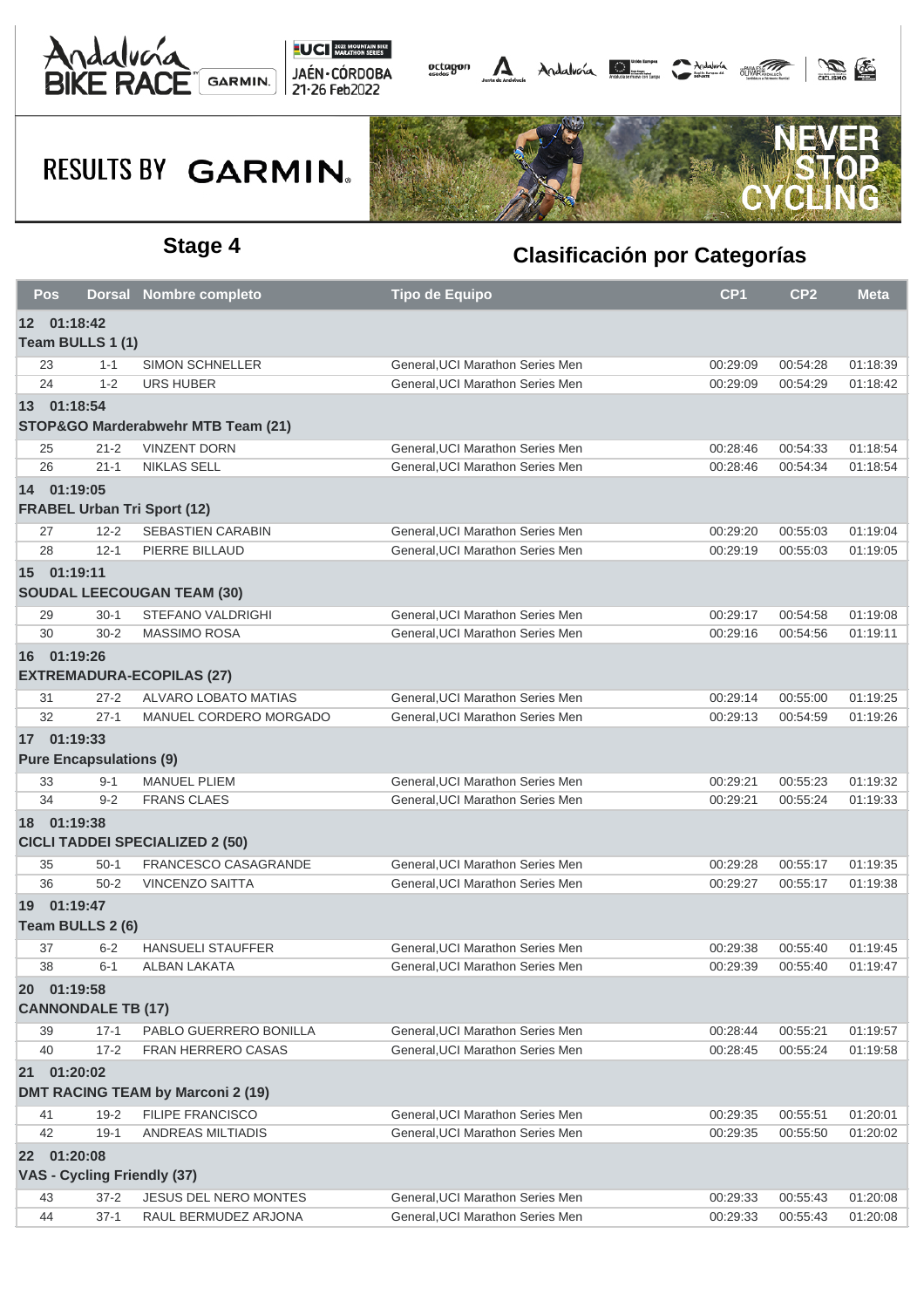





|                                            | <b>Pos</b>      |                                | Dorsal Nombre completo                 | <b>Tipo de Equipo</b>            | CP <sub>1</sub> | CP <sub>2</sub> | <b>Meta</b> |  |  |
|--------------------------------------------|-----------------|--------------------------------|----------------------------------------|----------------------------------|-----------------|-----------------|-------------|--|--|
| 23                                         | 01:20:48        |                                |                                        |                                  |                 |                 |             |  |  |
| Kaninabikes Andujar/sporting pursuits (49) |                 |                                |                                        |                                  |                 |                 |             |  |  |
| 45                                         |                 | $49 - 2$                       | RAUL CASTRILLO SERRANO                 | General, UCI Marathon Series Men | 00:29:55        | 00:56:37        | 01:20:47    |  |  |
| 46                                         |                 | $49-1$                         | MARIO VILCHES SORIA                    | General, UCI Marathon Series Men | 00:29:54        | 00:56:36        | 01:20:48    |  |  |
|                                            | 24 01:21:06     |                                |                                        |                                  |                 |                 |             |  |  |
|                                            | 41 TEAM (34)    |                                |                                        |                                  |                 |                 |             |  |  |
| 47                                         |                 | $34 - 2$                       | OLIVER AVILES GILABERT                 | General, UCI Marathon Series Men | 00:29:29        | 00:55:54        | 01:21:06    |  |  |
|                                            | 48              | $34-1$                         | ALEIX ESPARGARO VILLA                  | General, UCI Marathon Series Men | 00:29:29        | 00:55:55        | 01:21:06    |  |  |
|                                            | 25 01:21:06     |                                |                                        |                                  |                 |                 |             |  |  |
|                                            | <b>KMC (25)</b> |                                |                                        |                                  |                 |                 |             |  |  |
| 49                                         |                 | $25 - 2$                       | <b>TIM SMEENGE</b>                     | General, UCI Marathon Series Men | 00:29:40        | 00:56:15        | 01:21:06    |  |  |
|                                            | 50              | $25 - 1$                       | <b>TEUS RUIJTER</b>                    | General, UCI Marathon Series Men | 00:29:41        | 00:56:15        | 01:21:06    |  |  |
|                                            | 26 01:22:00     |                                |                                        |                                  |                 |                 |             |  |  |
|                                            |                 |                                | Canyon Northwave MTB Team 2 (8)        |                                  |                 |                 |             |  |  |
| 51                                         |                 | $8 - 1$                        | <b>KRISTIAN HYNEK</b>                  | General, UCI Marathon Series Men | 00:30:07        | 00:56:47        | 01:22:00    |  |  |
|                                            | 52              | $8 - 2$                        | <b>NICOLAS SESSLER</b>                 | General.UCI Marathon Series Men  | 00:30:08        | 00:56:47        | 01:22:00    |  |  |
|                                            | 27 01:22:50     |                                |                                        |                                  |                 |                 |             |  |  |
|                                            |                 |                                | <b>CICLI TADDEI SPECIALIZED 3 (75)</b> |                                  |                 |                 |             |  |  |
|                                            | 53              | $75-1$                         | YAN PASTUSHENKO                        | General, UCI Marathon Series Men | 00:30:06        | 00:57:02        | 01:22:50    |  |  |
| 54                                         |                 | $75 - 2$                       | <b>RAMON VANTAGGIATO</b>               | General, UCI Marathon Series Men | 00:30:06        | 00:57:00        | 01:22:50    |  |  |
|                                            | 28 01:23:21     |                                |                                        |                                  |                 |                 |             |  |  |
|                                            |                 | Team GARMIN (31)               |                                        |                                  |                 |                 |             |  |  |
| 55                                         |                 | $31 - 2$                       | <b>NELSON VERA RAMOS</b>               | General, UCI Marathon Series Men | 00:31:05        | 00:58:19        | 01:23:21    |  |  |
| 56                                         |                 | $31 - 1$                       | <b>FADRI BARANDUN</b>                  | General, UCI Marathon Series Men | 00:31:04        | 00:58:19        | 01:23:21    |  |  |
|                                            | 29 01:23:23     |                                |                                        |                                  |                 |                 |             |  |  |
|                                            |                 | <b>GoodMan Cycles (53)</b>     |                                        |                                  |                 |                 |             |  |  |
|                                            | 57              | $53-1$                         | <b>LUCAS LESOIN</b>                    | General, UCI Marathon Series Men | 00:30:10        | 00:57:49        | 01:23:23    |  |  |
| 58                                         |                 | $53 - 2$                       | <b>SEBASTIEN BURNET</b>                | General, UCI Marathon Series Men | 00:30:11        | 00:57:49        | 01:23:23    |  |  |
|                                            | 30 01:23:49     |                                |                                        |                                  |                 |                 |             |  |  |
|                                            |                 |                                |                                        |                                  |                 |                 |             |  |  |
|                                            |                 | <b>SCOTT FRENCH (18)</b>       |                                        |                                  |                 |                 |             |  |  |
| 59                                         |                 | $18 - 2$                       | <b>SIMON LAURENT</b>                   | General, UCI Marathon Series Men | 00:31:07        | 00:58:17        | 01:23:49    |  |  |
|                                            | 60              | $18-1$                         | <b>EMILIEN MOURIER</b>                 | General, UCI Marathon Series Men | 00:31:07        | 00:58:17        | 01:23:49    |  |  |
| 31                                         | 01:24:00        |                                |                                        |                                  |                 |                 |             |  |  |
|                                            |                 | <b>BeeHi Factory Team (40)</b> |                                        |                                  |                 |                 |             |  |  |
|                                            | 61              | $40 - 2$                       | JOSE SANCHEZ PORRAS                    | General, UCI Marathon Series Men | 00:30:47        | 00:58:13        | 01:23:59    |  |  |
|                                            | 62              | $40 - 1$                       | FRANCISCO MARTINEZ TRILLO              | General, UCI Marathon Series Men | 00:30:48        | 00:58:14        | 01:24:00    |  |  |
|                                            | 32 01:24:36     |                                |                                        |                                  |                 |                 |             |  |  |
|                                            |                 |                                | Sporttreff 2.0/DDMC Güldenmoor (32)    |                                  |                 |                 |             |  |  |
| 63                                         |                 | $32 - 2$                       | LENNARD HEIDENREICH                    | General, UCI Marathon Series Men | 00:30:53        | 00:59:06        | 01:24:35    |  |  |
|                                            | 64              | $32 - 1$                       | PAUL HäUSER                            | General, UCI Marathon Series Men | 00:30:54        | 00:59:00        | 01:24:36    |  |  |
|                                            | 33 01:24:45     |                                |                                        |                                  |                 |                 |             |  |  |
|                                            |                 |                                | Mountainbike.be - Goeman Scott (55)    |                                  |                 |                 |             |  |  |
| 65                                         |                 | $55-1$                         | <b>ERNO MCCRAE</b>                     | General, UCI Marathon Series Men | 00:31:33        | 00:59:00        | 01:24:45    |  |  |
|                                            | 66              | $55 - 2$                       | JOCHEN DE VOCHT                        | General, UCI Marathon Series Men | 00:31:32        | 00:59:00        | 01:24:45    |  |  |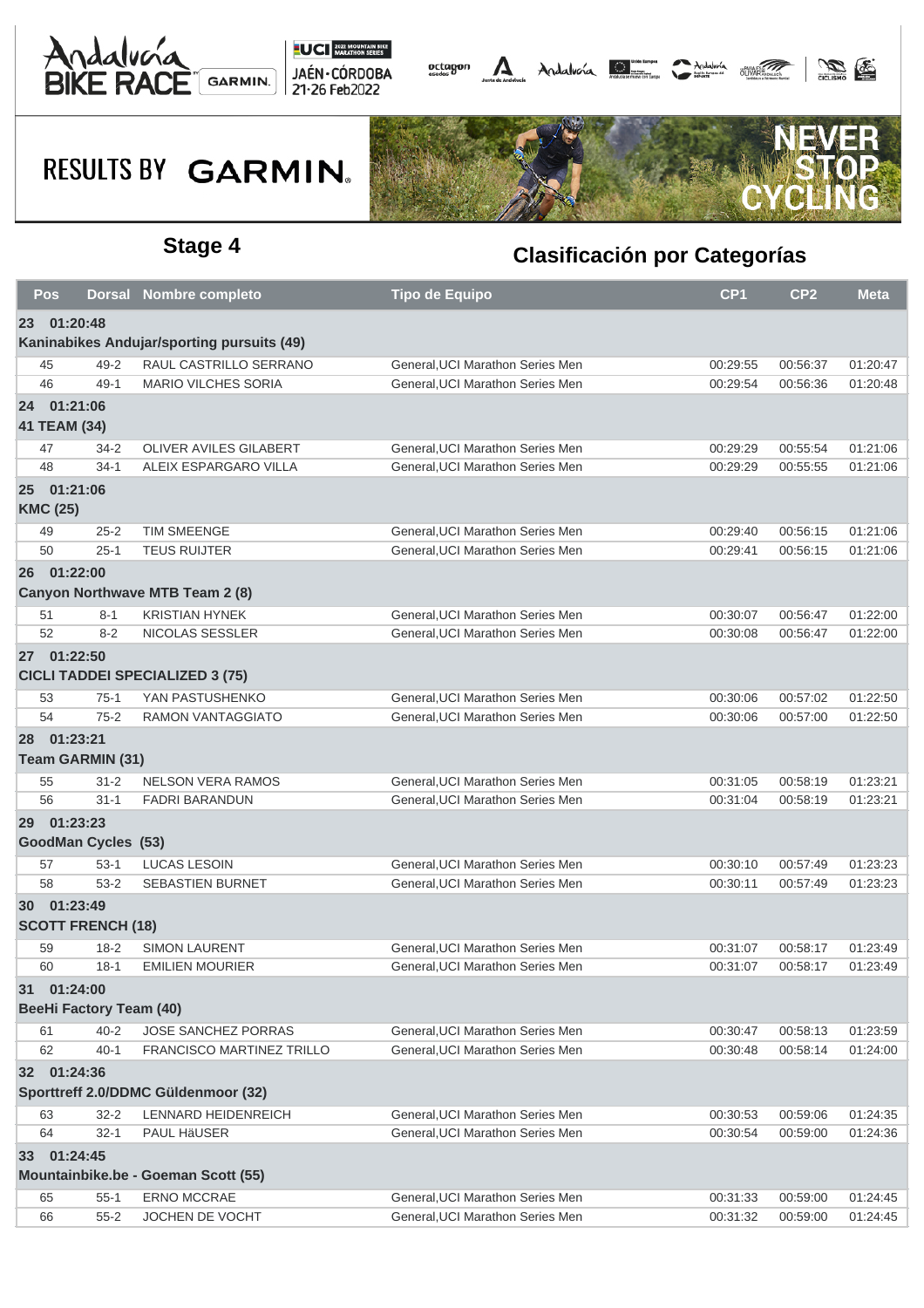





| <b>Pos</b> |                             | Dorsal Nombre completo                        | <b>Tipo de Equipo</b>            | CP <sub>1</sub> | CP <sub>2</sub> | <b>Meta</b> |
|------------|-----------------------------|-----------------------------------------------|----------------------------------|-----------------|-----------------|-------------|
|            | 34 01:25:14                 |                                               |                                  |                 |                 |             |
|            | <b>WILIER-PIRELLI 1 (7)</b> |                                               |                                  |                 |                 |             |
| 67         | $7 - 1$                     | <b>SAMUELE PORRO</b>                          | General, UCI Marathon Series Men | 00:31:21        | 00:59:13        | 01:25:14    |
| 68         | $7 - 2$                     | <b>DANIEL GEISMAYR</b>                        | General, UCI Marathon Series Men | 00:31:22        | 00:59:13        | 01:25:14    |
|            | 35 01:25:32                 |                                               |                                  |                 |                 |             |
|            | <b>MC Racing Team (41)</b>  |                                               |                                  |                 |                 |             |
| 69         | $41 - 2$                    | MICHAEL WOHLGEMUTH                            | General, UCI Marathon Series Men | 00:32:05        | 01:00:19        | 01:25:29    |
| 70         | $41 - 1$                    | <b>SIMONE FERRERO</b>                         | General, UCI Marathon Series Men | 00:32:06        | 01:00:18        | 01:25:32    |
|            | 36 01:25:54                 |                                               |                                  |                 |                 |             |
|            | Kopman-Novator (15)         |                                               |                                  |                 |                 |             |
| 71         | $15 - 2$                    | <b>JAN-FREDERIK FINOULST</b>                  | General, UCI Marathon Series Men | 00:31:12        | 00:59:40        | 01:25:53    |
| 72         | $15 - 1$                    | <b>INGVAR OMARSSON</b>                        | General, UCI Marathon Series Men | 00:31:12        | 00:59:39        | 01:25:54    |
|            | 37 01:26:26                 |                                               |                                  |                 |                 |             |
|            | <b>MTBS.CZ (22)</b>         |                                               |                                  |                 |                 |             |
| 73         | $22 - 2$                    | <b>LUKAS KAUFMANN</b>                         | General, UCI Marathon Series Men | 00:31:40        | 01:00:08        | 01:26:26    |
| 75         | $22 - 1$                    | <b>MILAN DAMEK</b>                            | General, UCI Marathon Series Men | 00:31:41        | 01:00:09        | 01:26:26    |
|            | 38 01:27:21                 |                                               |                                  |                 |                 |             |
|            | <b>TACTIC HQ Team (46)</b>  |                                               |                                  |                 |                 |             |
| 80         | $46 - 1$                    | DAAN VAN MEEUWEN                              | General, UCI Marathon Series Men | 00:31:54        | 01:00:15        | 01:27:21    |
| 81         | $46 - 2$                    | ROBERT MASO VIDAL                             | General, UCI Marathon Series Men | 00:31:55        | 01:00:16        | 01:27:21    |
|            | 39 01:27:52                 |                                               |                                  |                 |                 |             |
|            |                             | Apedales/Descanso Hercules (62)               |                                  |                 |                 |             |
| 83         | $62 - 2$                    | RAFAEL TUBIO RODRIGUEZ                        | General, UCI Marathon Series Men | 00:32:30        | 01:00:39        | 01:27:51    |
| 84         | $62 - 1$                    | MANUEL CEBADA PERIÑAN                         | General, UCI Marathon Series Men | 00:32:31        | 01:00:39        | 01:27:52    |
|            | 40 01:27:55                 |                                               |                                  |                 |                 |             |
|            |                             | <b>GOBIK FACTORY TEAM 1 (29)</b>              |                                  |                 |                 |             |
| 85         | $29-1$                      | PAU MARZA BEDOS                               | General, UCI Marathon Series Men | 00:31:31        | 01:01:10        | 01:27:55    |
| 86         | $29 - 2$                    | PAU ROMERO BARCELO                            | General, UCI Marathon Series Men | 00:31:31        | 01:01:10        | 01:27:55    |
|            | 41 01:28:47                 |                                               |                                  |                 |                 |             |
|            |                             | Team La Forestiere Rosti / Gardanne Velo (33) |                                  |                 |                 |             |
| 89         | $33 - 2$                    | <b>JULIEN DESJARDINS</b>                      | General, UCI Marathon Series Men | 00:32:18        | 01:01:40        | 01:28:46    |
| 90         | $33-1$                      | <b>MAXIME SAONIT</b>                          | General. UCI Marathon Series Men | 00:32:17        | 01:01:42        | 01:28:47    |
|            | 42 01:29:23                 |                                               |                                  |                 |                 |             |
|            | Rockrider (39)              |                                               |                                  |                 |                 |             |
| 91         | $39 - 2$                    | JOSEPH DE POORTERE EMELIEN                    | General, UCI Marathon Series Men | 00:33:18        | 01:01:56        | 01:29:22    |
| 92         | $39-1$                      | <b>MILTON RAMOS GAMEZ</b>                     | General, UCI Marathon Series Men | 00:33:17        | 01:02:03        | 01:29:23    |
|            | 43 01:30:23                 |                                               |                                  |                 |                 |             |
|            |                             | Team Rocklube - Texpa Simplon (26)            |                                  |                 |                 |             |
| 95         | $26-1$                      | PHILIP HANDL                                  | General, UCI Marathon Series Men | 00:35:08        | 01:04:10        | 01:30:21    |
| 96         | $26 - 2$                    | <b>DOMINIK SCHWAIGER</b>                      | General, UCI Marathon Series Men | 00:35:09        | 01:04:10        | 01:30:23    |
|            | 44 01:30:28                 |                                               |                                  |                 |                 |             |
|            |                             | Kanina bikes-sporting pursuits 3 (69)         |                                  |                 |                 |             |
| 97         | 69-1                        | LUCAS GALIANO TORRES                          | General, UCI Marathon Series Men | 00:33:37        | 01:03:07        | 01:30:28    |
| 99         | 69-2                        | JAVIER REQUENA COLLADO                        | General, UCI Marathon Series Men | 00:33:36        | 01:03:06        | 01:30:28    |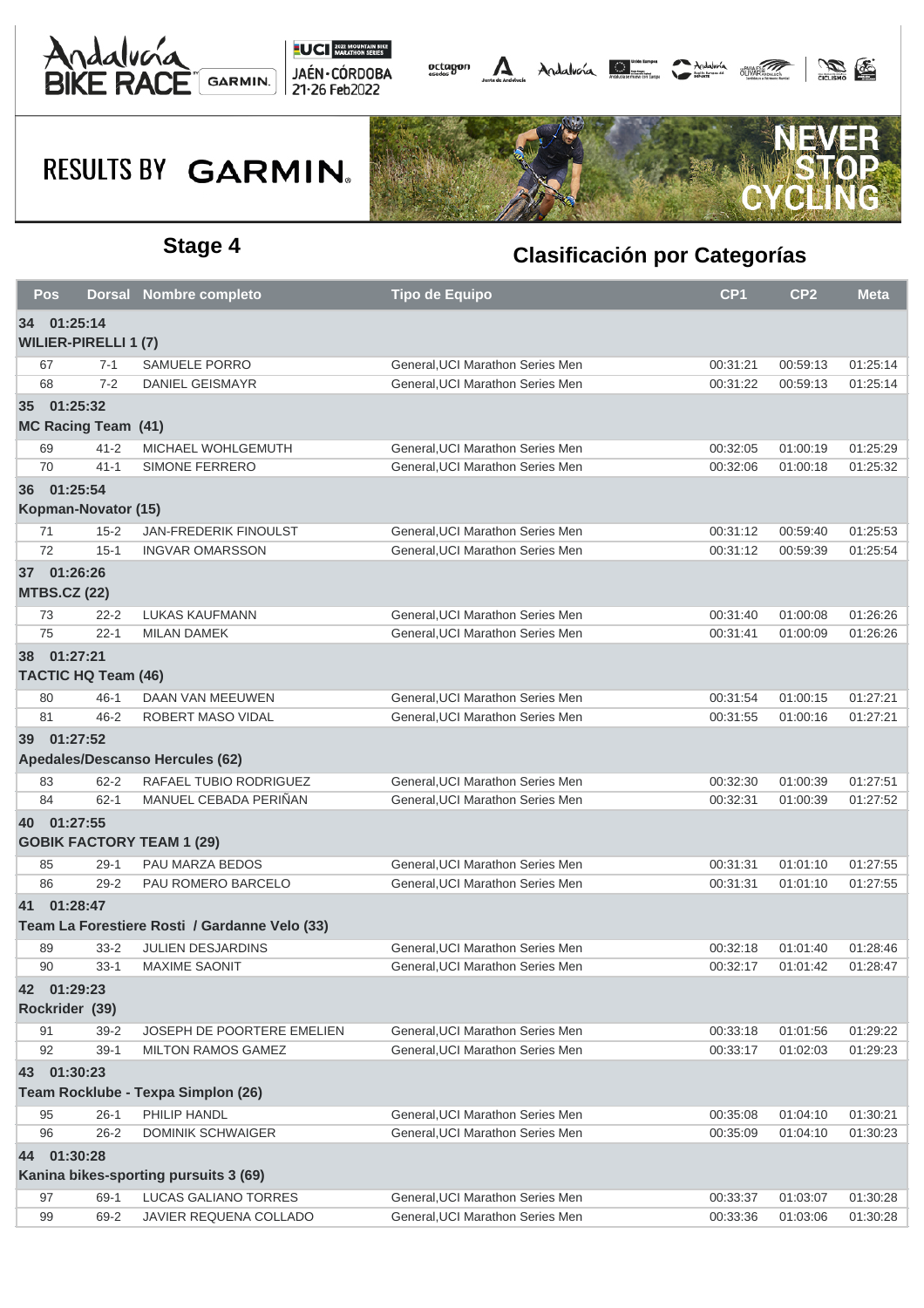





|                                                      | <b>Pos</b>                                   |          | <b>Dorsal Nombre completo</b>                                     | <b>Tipo de Equipo</b>            | CP <sub>1</sub> | CP <sub>2</sub> | <b>Meta</b> |  |
|------------------------------------------------------|----------------------------------------------|----------|-------------------------------------------------------------------|----------------------------------|-----------------|-----------------|-------------|--|
| 45 01:30:29<br><b>CICLOS CARRASCO - ARRUEDA (54)</b> |                                              |          |                                                                   |                                  |                 |                 |             |  |
|                                                      | 98                                           | $54-1$   | <b>JUAN MIGUEL PEREZ DOBLADO</b>                                  | General, UCI Marathon Series Men | 00:33:38        | 01:03:25        | 01:30:28    |  |
|                                                      | 100                                          | $54 - 2$ | ALBERTO CARRASCO YELAMOS                                          | General.UCI Marathon Series Men  | 00:33:39        | 01:03:26        | 01:30:29    |  |
|                                                      | 46 01:30:53                                  |          |                                                                   |                                  |                 |                 |             |  |
|                                                      | <b>Bike Corner (58)</b>                      |          |                                                                   |                                  |                 |                 |             |  |
|                                                      | 101                                          | $58-1$   | ALEXANDRE BARBEROUX                                               | General, UCI Marathon Series Men | 00:34:02        | 01:03:15        | 01:30:52    |  |
|                                                      | 102                                          | $58 - 2$ | ADRIEN ROQUEBRUN                                                  | General, UCI Marathon Series Men | 00:34:03        | 01:03:16        | 01:30:53    |  |
|                                                      | 47 01:31:00                                  |          |                                                                   |                                  |                 |                 |             |  |
|                                                      | Harman Bikes Team (71)                       |          |                                                                   |                                  |                 |                 |             |  |
|                                                      | 103                                          | $71 - 2$ | FERNANDO GONZALEZ GODINO                                          | General, UCI Marathon Series Men | 00:33:24        | 01:03:10        | 01:31:00    |  |
|                                                      | 104                                          | $71-1$   | FRANCISCO JAVIER CASTILLA PORRAS General, UCI Marathon Series Men |                                  | 00:33:23        | 01:03:10        | 01:31:00    |  |
|                                                      | 48 01:31:24                                  |          |                                                                   |                                  |                 |                 |             |  |
|                                                      |                                              |          | <b>GOBIK FACTORY TEAM 2 (38)</b>                                  |                                  |                 |                 |             |  |
|                                                      | 105                                          | $38 - 2$ | OSCAR VALDEPEÑAS QUIÑONES                                         | General, UCI Marathon Series Men | 00:35:45        | 01:03:39        | 01:31:24    |  |
|                                                      | 106                                          | $38-1$   | PABLO GARRIDO SATORRE                                             | General, UCI Marathon Series Men | 00:35:45        | 01:03:39        | 01:31:24    |  |
|                                                      | 49 01:31:58                                  |          |                                                                   |                                  |                 |                 |             |  |
|                                                      | Team Trijuansa (47)                          |          |                                                                   |                                  |                 |                 |             |  |
|                                                      | 109                                          | $47 - 2$ | FRANCISCO GONZALEZ GARCIA                                         | General, UCI Marathon Series Men | 00:34:05        | 01:04:27        | 01:31:57    |  |
|                                                      | 110                                          | $47 - 1$ | FRANCISCO JAVIER PRADOS GARRIDO                                   | General, UCI Marathon Series Men | 00:34:07        | 01:04:27        | 01:31:58    |  |
|                                                      | 50 01:32:27                                  |          |                                                                   |                                  |                 |                 |             |  |
|                                                      |                                              |          | <b>KANINA BIKE-SPORTING PURSUITS (42)</b>                         |                                  |                 |                 |             |  |
|                                                      | 111                                          | $42 - 1$ | <b>JOAQUIN TORRES PARRAGA</b>                                     | General, UCI Marathon Series Men | 00:33:41        | 01:03:49        | 01:32:26    |  |
|                                                      | 112                                          | $42 - 2$ | JOSE JESUS MARTOS CAZALLA                                         | General, UCI Marathon Series Men | 00:33:41        | 01:03:48        | 01:32:27    |  |
|                                                      | 51 01:33:05                                  |          |                                                                   |                                  |                 |                 |             |  |
|                                                      |                                              |          | <b>COTEXA IMPORALIA TEAM 1 (51)</b>                               |                                  |                 |                 |             |  |
|                                                      | 115                                          | $51 - 2$ | ALFONSO RAEL GALLARDO                                             | General, UCI Marathon Series Men | 00:34:18        | 01:04:40        | 01:33:02    |  |
|                                                      | 118                                          | $51 - 1$ | ANTONIO JESUS LEON SANCHEZ                                        | General, UCI Marathon Series Men | 00:34:19        | 01:04:41        | 01:33:05    |  |
|                                                      | 52 01:36:00                                  |          | <b>BIZZIS TEAM - BICILAB (65)</b>                                 |                                  |                 |                 |             |  |
|                                                      | 133                                          | $65 - 2$ | JORGE OCAÑA ESTEBAN                                               | General, UCI Marathon Series Men | 00:34:46        | 01:07:31        | 01:35:59    |  |
|                                                      | 134                                          | $65-1$   | CARLOS MARTIN JIMENEZ                                             | General, UCI Marathon Series Men | 00:34:45        | 01:07:32        | 01:36:00    |  |
|                                                      | 53 01:36:28<br>LARA/GODINO (56)              |          |                                                                   |                                  |                 |                 |             |  |
|                                                      | 137                                          | $56 - 2$ | JOSE MARIA LARA SANCHEZ                                           | General, UCI Marathon Series Men | 00:35:45        | 01:07:23        | 01:36:28    |  |
|                                                      | 138                                          | $56-1$   | FRANCISCO GONZALEZ GODINO                                         | General, UCI Marathon Series Men | 00:35:44        | 01:07:12        | 01:36:28    |  |
|                                                      | 54 01:37:03<br><b>BH VIBIKE (68)</b>         |          |                                                                   |                                  |                 |                 |             |  |
|                                                      | 141                                          | 68-2     | ZIGOR URAIN ZABALA                                                | General, UCI Marathon Series Men | 00:35:43        | 01:08:17        | 01:37:02    |  |
|                                                      | 143                                          | $68-1$   | ALVARO OLASOLO DON                                                | General, UCI Marathon Series Men | 00:35:44        | 01:08:15        | 01:37:03    |  |
|                                                      | 55 01:37:27<br><b>TEAM VTT Saint-Lô (35)</b> |          |                                                                   |                                  |                 |                 |             |  |
|                                                      | 149                                          | $35 - 2$ | JULIEN COUSIN                                                     | General, UCI Marathon Series Men | 00:39:32        | 01:09:49        | 01:37:25    |  |
|                                                      | 150                                          | $35 - 1$ | ARNAUD BLANCHARD                                                  | General, UCI Marathon Series Men | 00:39:33        | 01:09:48        | 01:37:27    |  |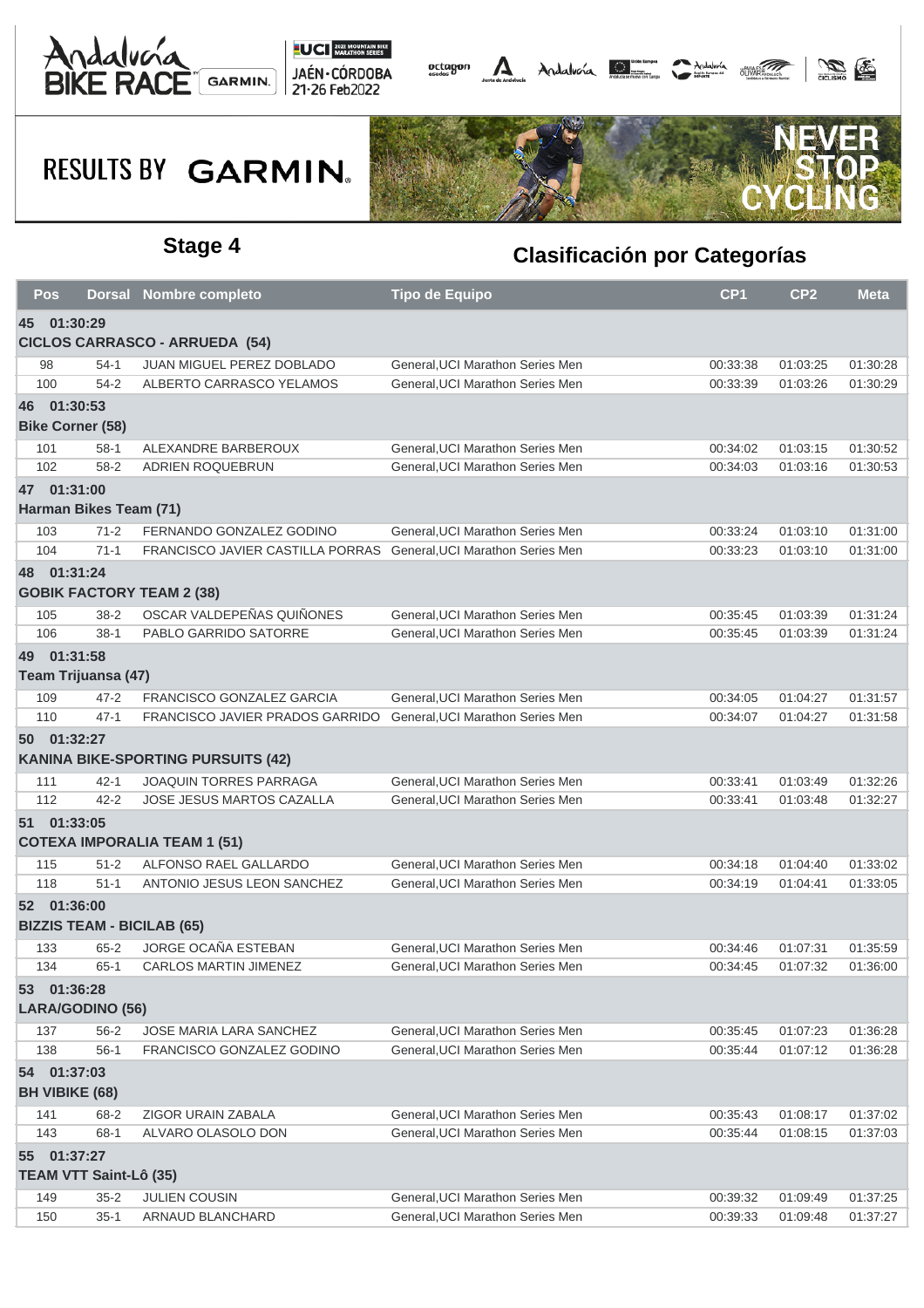





| <b>Pos</b> |                               | Dorsal Nombre completo              | <b>Tipo de Equipo</b>            | CP <sub>1</sub> | CP <sub>2</sub> | <b>Meta</b> |  |  |  |
|------------|-------------------------------|-------------------------------------|----------------------------------|-----------------|-----------------|-------------|--|--|--|
|            | 56 01:37:54                   |                                     |                                  |                 |                 |             |  |  |  |
|            | <b>AEROSPORT COFERPU (76)</b> |                                     |                                  |                 |                 |             |  |  |  |
| 153        | $76-1$                        | CAMILO JESUS ESPINOSA OZAEZ         | General, UCI Marathon Series Men | 00:36:11        | 01:08:07        | 01:37:52    |  |  |  |
| 154        | $76-2$                        | JUAN SEBASTIAN MARTINEZ LOPEZ       | General, UCI Marathon Series Men | 00:36:11        | 01:08:08        | 01:37:54    |  |  |  |
|            | 57 01:38:13                   |                                     |                                  |                 |                 |             |  |  |  |
|            |                               | Ales Team Solidario - Agro Rey (64) |                                  |                 |                 |             |  |  |  |
| 157        | $64-1$                        | ANTONIO JOSE CHICA JIMENEZ          | General, UCI Marathon Series Men | 00:36:31        | 01:08:49        | 01:38:13    |  |  |  |
| 158        | 64-2                          | SERGIO SEBASTIAN MATERA             | General, UCI Marathon Series Men | 00:36:30        | 01:08:50        | 01:38:13    |  |  |  |
|            | 58 01:40:29                   |                                     |                                  |                 |                 |             |  |  |  |
|            | FitStudio CDE 2 (59)          |                                     |                                  |                 |                 |             |  |  |  |
| 175        | $59 - 2$                      | MIGUEL PAJUELO FERNANDEZ            | General, UCI Marathon Series Men | 00:38:20        | 01:11:14        | 01:40:28    |  |  |  |
| 176        | $59-1$                        | EDUARDO FUENTES DIEGO               | General, UCI Marathon Series Men | 00:38:20        | 01:11:15        | 01:40:29    |  |  |  |
|            | 59 01:40:42                   |                                     |                                  |                 |                 |             |  |  |  |
|            | <b>TEAM ADDICT BIKE (61)</b>  |                                     |                                  |                 |                 |             |  |  |  |
| 177        | $61 - 2$                      | <b>JUDICAEL SOLIER</b>              | General, UCI Marathon Series Men | 00:37:18        | 01:10:11        | 01:40:42    |  |  |  |
| 178        | $61 - 1$                      | THEO DUMALANEDE                     | General.UCI Marathon Series Men  | 00:37:20        | 01:10:11        | 01:40:42    |  |  |  |
|            | 60 01:41:02                   |                                     |                                  |                 |                 |             |  |  |  |
|            | Wilier 7C Force 1 (20)        |                                     |                                  |                 |                 |             |  |  |  |
| 179        | $20 - 2$                      | NICOLA TAFFAREL                     | General, UCI Marathon Series Men | 00:28:53        | 01:07:22        | 01:41:00    |  |  |  |
| 180        | $20 - 1$                      | JOHNNY CATTANEO TOSI                | General, UCI Marathon Series Men | 00:28:52        | 01:07:23        | 01:41:02    |  |  |  |
|            | 61 01:41:15                   |                                     |                                  |                 |                 |             |  |  |  |
|            | TEJ WHEELS (70)               |                                     |                                  |                 |                 |             |  |  |  |
| 183        | $70-1$                        | FERNANDO CALABRUS CIUDAD            | General, UCI Marathon Series Men | 00:37:59        | 01:11:25        | 01:41:14    |  |  |  |
| 184        | $70-2$                        | JOSE ANGEL MUÑOZ BARRANCA           | General, UCI Marathon Series Men | 00:38:00        | 01:11:27        | 01:41:15    |  |  |  |
|            | 62 01:42:50                   |                                     |                                  |                 |                 |             |  |  |  |
|            | <b>SEVEN BIKES TEAM (52)</b>  |                                     |                                  |                 |                 |             |  |  |  |
| 195        | $52 - 2$                      | CARLOS ALBERTO RUIZ MUÑOZ           | General, UCI Marathon Series Men | 00:37:21        | 01:11:42        | 01:42:49    |  |  |  |
| 196        | $52-1$                        | ANTONIO PARRA GONZALEZ              | General, UCI Marathon Series Men | 00:37:20        | 01:11:42        | 01:42:50    |  |  |  |
|            | 63 01:43:02                   |                                     |                                  |                 |                 |             |  |  |  |
|            |                               | <b>GSPORT FACTORY TEAM (73)</b>     |                                  |                 |                 |             |  |  |  |
| 198        | $73-1$                        | AITOR MELENDEZ NUÑEZ                | General, UCI Marathon Series Men | 00:38:30        | 01:12:23        | 01:43:01    |  |  |  |
| 199        | $73-2$                        | MIGUEL ANGEL SILVA MUÑOZ            | General, UCI Marathon Series Men | 00:38:30        | 01:12:23        | 01:43:02    |  |  |  |
|            | 64 01:43:14                   |                                     |                                  |                 |                 |             |  |  |  |
|            | La Dupla (44)                 |                                     |                                  |                 |                 |             |  |  |  |
| 203        | 44-2                          | OSCAR PUJOL MUÑOZ                   | General, UCI Marathon Series Men | 00:37:28        | 01:11:11        | 01:43:14    |  |  |  |
| 204        | $44 - 1$                      | <b>CESAR MATO ALONSO</b>            | General, UCI Marathon Series Men | 00:37:29        | 01:11:10        | 01:43:14    |  |  |  |
|            | 65 01:43:16                   |                                     |                                  |                 |                 |             |  |  |  |
|            |                               | <b>SYMISUR CENTAURO BIKES (43)</b>  |                                  |                 |                 |             |  |  |  |
| 205        | $43 - 2$                      | CARLOS JAVIER ARENAS CHACON         | General, UCI Marathon Series Men | 00:38:00        | 01:12:33        | 01:43:16    |  |  |  |
| 206        | $43 - 1$                      | <b>JESUS BRACHO BENITEZ</b>         | General, UCI Marathon Series Men | 00:38:00        | 01:12:34        | 01:43:16    |  |  |  |
|            | 66 01:45:12                   |                                     |                                  |                 |                 |             |  |  |  |
|            | <b>MMR AUCALGA (74)</b>       |                                     |                                  |                 |                 |             |  |  |  |
| 219        | $74-1$                        | CANDIDO CARRERA ESTEVEZ             | General, UCI Marathon Series Men | 00:39:53        | 01:14:09        | 01:45:11    |  |  |  |
| 220        | $74-2$                        | VIDAL CELIS ZABALA                  | General, UCI Marathon Series Men | 00:39:52        | 01:14:10        | 01:45:12    |  |  |  |